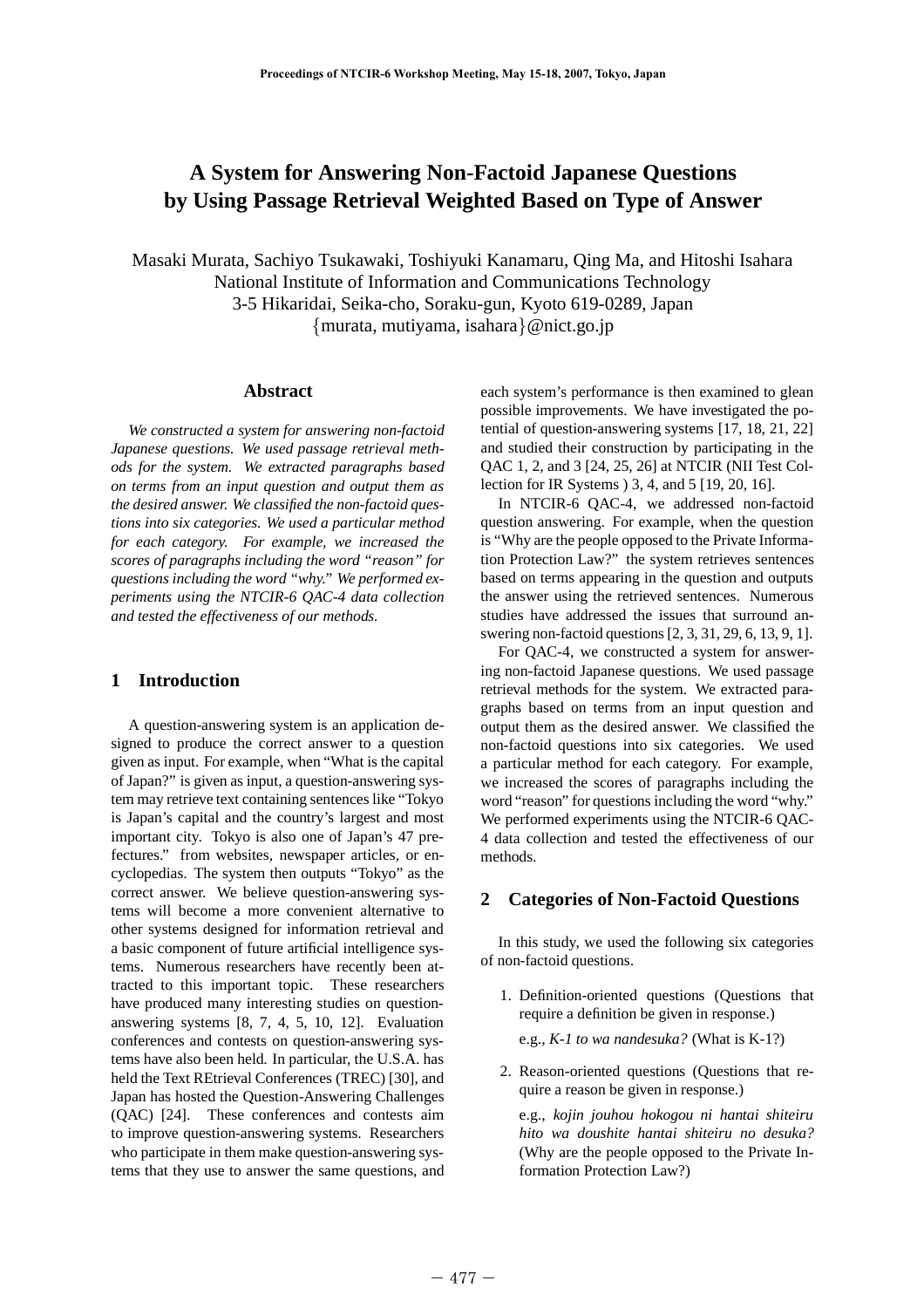3. Method-oriented questions (Questions that require an explanation of a method be given in response.)

e.g., *sekai isan wa donoyouni shite kimeru no desuka?*" (How is a World Heritage determined?)

- 4. Degree-oriented questions (Questions that require an explanation of the degree of something be given in response.)
- 5. Change-oriented questions (Questions that require a description of things that change be given in response.)

e.g., *shounen hou wa dou kawari mashitaka?* (How was the juvenile law changed?)

6. Detail-oriented questions (Questions that require a description of the particulars or details surrounding a sequence of events be given in response.)

e.g., *donoyouna keii de ryuukyuu oukoku wa nihon no ichibu ni natta no desuka?* (How did Ryukyu come to belong to Japan?)

## **3 Question-answering Systems in this Study**

The system has three basic components:

- 1. Prediction of type of answer The system predicts the answer to be a particular type of expression based on whether the input question is indicated by an interrogative pronoun, an adjective, or an adverb. For example, if the input question is "Why are the people opposed to the Private Information Protection Law?", the word "why" suggests that the answer will be an expression that describes a reason.
- 2. Document retrieval The system extracts terms from the input question and retrieves documents by using these terms. Documents that are likely to contain the correct answer are thus gathered during the retrieval process. For example, for the input question "Why are the people opposed to the Private Information Protection Law?", the system extracts "people," "opposed," "Private," "Information," "Protection," and "Law" as terms and retrieves the appropriate documents based on them.
- 3. Answer detection The system separates the retrieved documents into paragraphs and retrieves those that contain terms from the input question and a clue expression (e.g., "to wa" (copula sentence) for the definition sentence). The system outputs the retrieved paragraphs as the desired answer.

## **3.1 Prediction of type of answer**

We used the following rules for predicting the type of answer.

- 1. Definition-oriented questions Questions including expressions such as "*to wa nani*," "*donna*," "*douiu*," "*douitta*," "*nanimono*," "*donoyouna mono*," "*donna mono*," and "*douiu koto*" (which all mean "what is") are recognized by the system as being definition-oriented questions.
- 2. Reason-oriented questions Questions including expressions such as "*naze*" (why), "*naniyue*" (why), "*doushite*" (why), "*nani ga riyuu de*" (what is the reason), and "*donna riyuu de*" (what reason), are recognized by the system as being reason-oriented questions.
- 3. Method-oriented questions Questions including expressions such as "*dou*," "*dousureba*," "*douyatte*," "*dono youni shite*," "*ikani shite*," "*ikani*," and "*donnna houhou de*" (which all mean "how") are recognized by the system as being method-oriented questions.
- 4. Degree-oriented questions Questions including expressions such as "*dorekurai*" (how much), "*dorekurai no*" (to what extent), and "*dono teido*" (to what extent), are recognized by the system as being degree-oriented questions.
- 5. Change-oriented questions Questions including expressions such as "*naniga chigau*" (What is different), "*donoyuni kawaru*" (How is ... changed), and "*dokoga kotonaru*" (What is different), are recognized by the system as being change-oriented questions.
- 6. Detail-oriented questionsQuestions including expressions such as "*dono you na keii*," "*dono you na ikisatsu*," and "*dono you na nariyuki*" (which all mean "how was") are recognized by the system as being detail-oriented questions.

## **3.2 Document retrieval**

Our system extracts terms from a question by using the morphological analyzer, ChaSen [11]. The analyzer first eliminates prepositions, articles, and similar parts of speech. It then retrieves documents by using the extracted terms.

The documents are retrieved as follows:

We first retrieve the top  $k_{dr1}$  documents with the highest scores calculated from the equation

*Score*(*d*)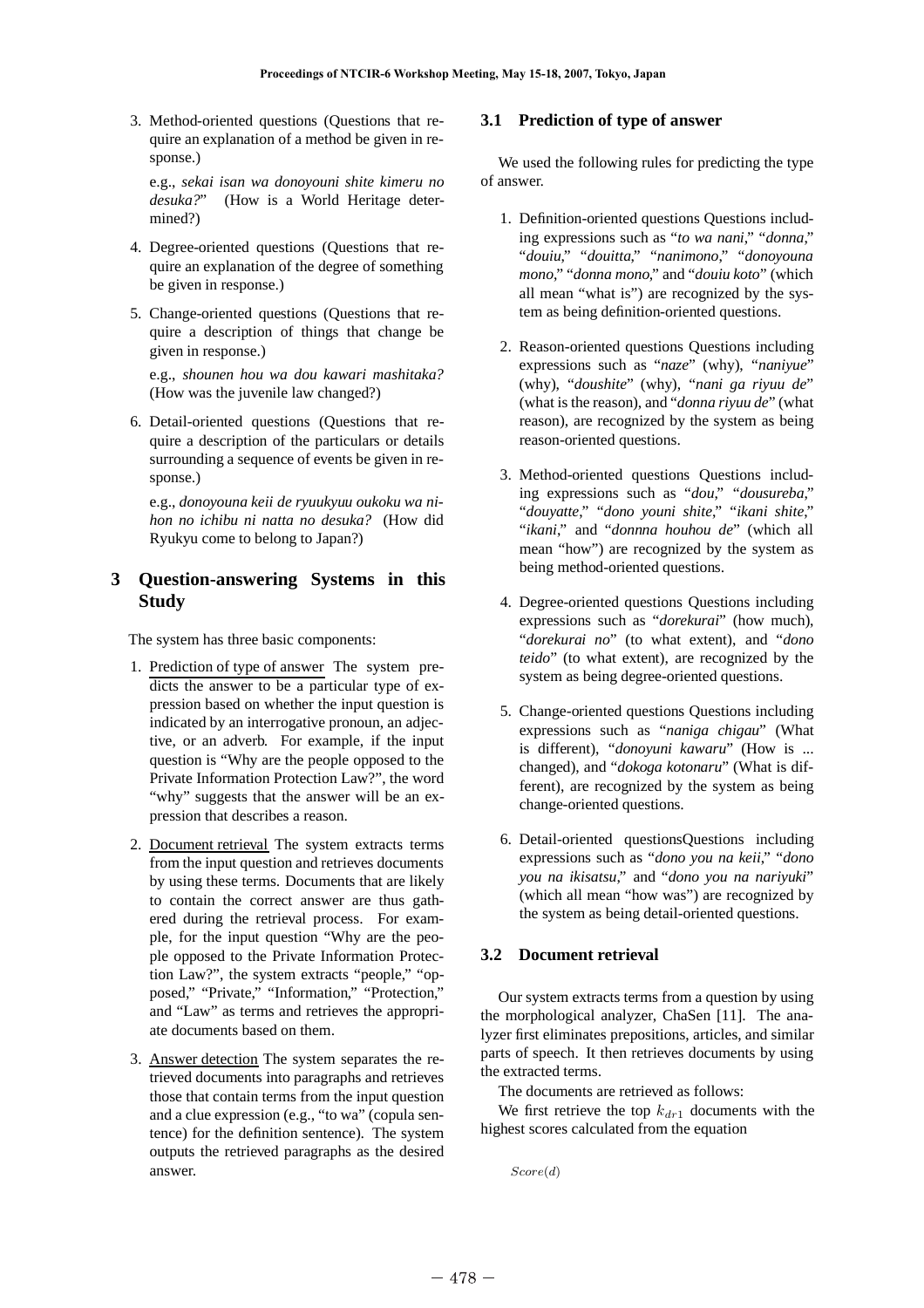$$
= \sum_{\text{term } t} \left( \frac{tf(d,t)}{tf(d,t) + k_t \frac{length(d) + k_+}{\Delta + k_+}} \times \log \frac{N}{df(t)} \right),\tag{1}
$$

where  $d$  is a document,  $t$  is a term extracted from a question,  $tf(d, t)$  is the frequency of t occurring in d,  $df(t)$  is the number of documents in which t appears, N is the total number of documents,  $length(d)$  is the length of d, and  $\Delta$  is the average length of all documents. Constants  $k_t$  and  $k_+$  are defined based on experimental results. We based this equation on Robertson's equation [27, 28]. This approach is very effective, and we have used it extensively for information retrieval [15, 23, 14]. The question-answering system uses a large number for  $k_t$ .

We extracted the top 300 documents and used them in the next procedure.

#### **3.3 Answer detection**

In detecting answers, our system first generates candidate expressions for them from the extracted documents. We use two methods for extracting candidate expressions. Method 1 uses a paragraph as a candidate expression. Method 2 uses a paragraph, two continuous paragraphs, or three continuous paragraphs as candidate expressions.

We give each candidate expression the following score.

$$
Score(d)
$$
  
=  $-min_{t1 \in T} log \prod_{t2 \in T3} (2dist(t1, t2) \frac{df(t2)}{N})$   
+  $0.00000001 \times length(d)$   
=  $max_{t1 \in T} \sum_{t2 \in T3} log \frac{N}{2dist(t1, t2) * df(t2)}$   
+  $0.00000001 \times length(d)$  (2)

$$
T3 = \{t | t \in T, 2dist(t1, t)\frac{df(t)}{N} \le 1\},\tag{3}
$$

where  $d$  is a candidate expression,  $T$  is the set of terms in the question,  $dist(t1, t2)$  is the distance between  $t1$  and  $t2$  (defined as the number of characters between them with  $dist(t1, t2) = 0.5$  when  $t1 = t2$ ), and  $length(d)$  is the number of characters in a candidate expression. The numerical term,  $0.00000001 \times$  $length(d)$ , is used for increasing the scores of long paragraphs.

For reason-oriented questions, our system uses some reason terms such as "riyuu" (reason), "gen'in" (cause), and "nazenara" (because) as terms for Equation 2 in addition to terms from the input question.

This is because we would like to increase the score of a document that includes reason terms for reasonoriented questions.

For method-oriented questions, our system uses some method terms such as "houhou" (method), "tejun" (procedure), and "kotoniyori" (by doing) as terms for a second document retrieval (re-ranking) in addition to terms from the input question.

For detail-oriented questions, our system uses some method terms such as "keii" (a detail, or a sequence of events), "haikei" (background), and "rekishi" (history) as terms for a second document retrieval (re-ranking) in addition to terms from the input question.

For degree-oriented questions, when candidate paragraphs include numerical expressions, the score  $(Score(d))$  is multiplied by 1.1.

For definition-oriented questions, the system first extracts focus expressions. When the question includes expressions such as "*X-wa*", "*X-towa*", "*Xtoiunowa*", and "*X-tte*", X is extracted as a focus expression. The system multiplies the score  $(Score(d))$ of the candidate expression by 1.1. When the candidate expression includes focus expressions having modifiers (including modifier clauses and modifier phrases), the modifiers are used as candidate expressions, and the scores of the candidate expressions are multiplied by 1.1.

We show an example of a candidate expression which is a modifier clause in a sentence as follows.

Question sentence:

*sekai isan jouyaku to wa dono youna jouyaku desu ka?*

(What is Convention concerning the Protection of the World Cultural and Natural Heritage?)

Sentence including answers:

*1972 nen no dai 17 kai yunesuko soukai de saitaku sareta sekai isan jouyaku ....*

(Convention concerning the Protection of the World Cultural and Natural Heritage, which is adopted in 1972 in the 17th general assembly meeting of UN Educational, Scientific and Cultural Organization.)

Finally, our system extracts candidate expressions having high scores  $(Score(d)s)$  as the desired output. Our system extracts candidate expressions having scores that are no less than the highest score multiplied by 0.9 as the desired output.

#### **4 Experiments**

The experimental results are listed in Table 1. One hundred non-factoid questions were used in the experiment. The questions, which were generated by the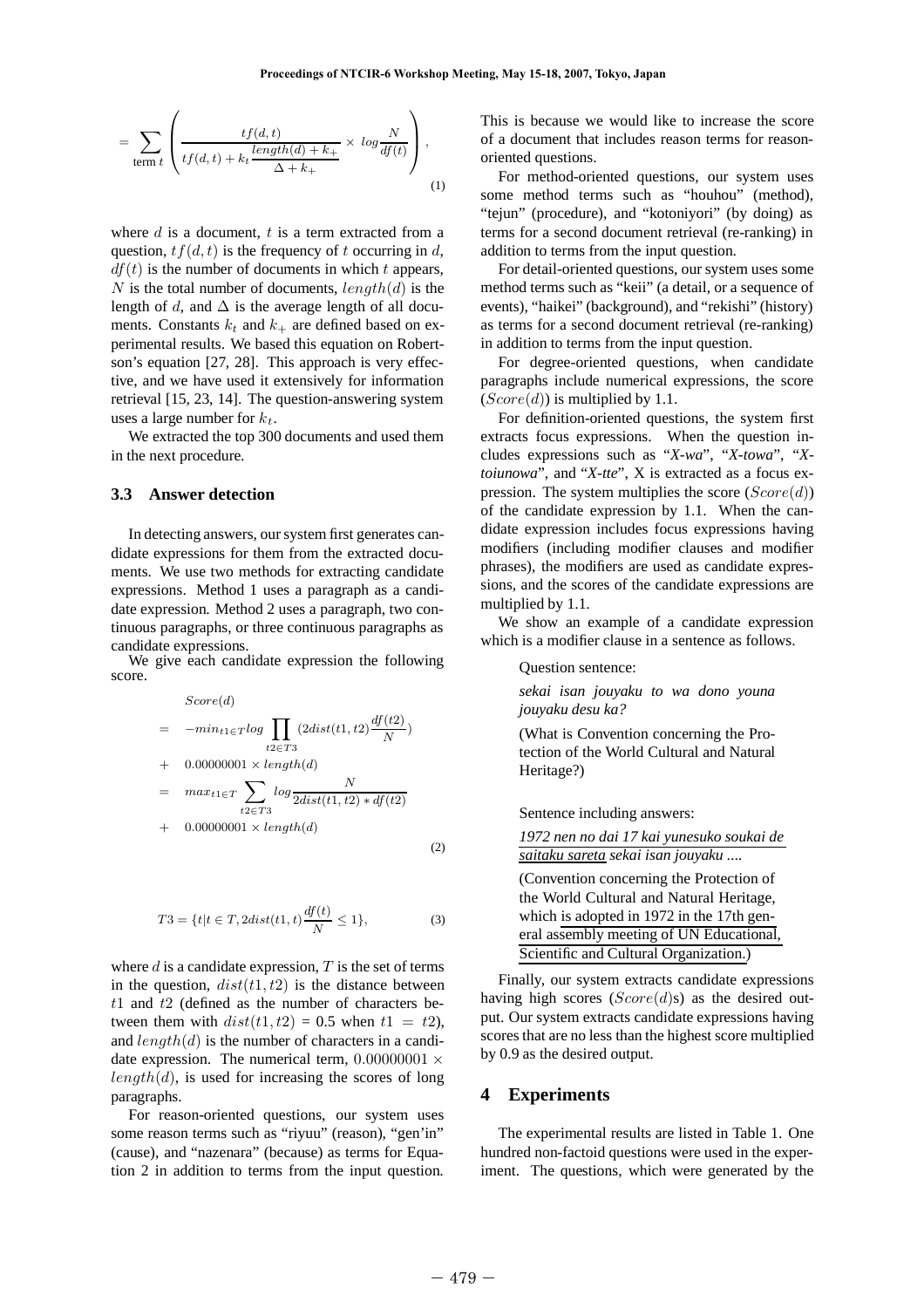|  |  | Table 1. Results |
|--|--|------------------|
|  |  |                  |

| Method |  |  |  |                                                                               |  |  |  |  |  |  |  |
|--------|--|--|--|-------------------------------------------------------------------------------|--|--|--|--|--|--|--|
|        |  |  |  | Method 1   0.072 (25/345)   0.188 (65/345)   0.041 (14/345)   0.699 (241/345) |  |  |  |  |  |  |  |
|        |  |  |  | Method 2   0.016 (6/366)   0.328 (120/366)   0.066 (24/366)   0.590 (216/366) |  |  |  |  |  |  |  |

QAC-4 organizers, are natural and were not generated by using target documents. The QAC-4 organizers checked four or fewer outputs for each question. Methods 1 and 2 determine what we use as answer candidate expressions (Method 1 uses one paragraph as a candidate answer. Method 2 uses one paragraph, two paragraphs, or three paragraphs as candidate answers.).

"A," "B," "C," and "D" are the evaluation criteria. "A" indicates the output that describes the same content as that of the answer. Even if there is a supplementary expression in the output, which does not change the content, the output is judged to be "A." "B" indicates the output that contains some content similar to that of the answer but contains different overall content. "C" indicates the output contains part of the same content as that of the answer. "D" indicates the output does not contain any of the same content as that of the answer.

We made the following findings.

- Method 1 obtained higher scores in Evaluation A than Method 2. This indicates that Method 1 can extract an completely relevant answer more accurately than Method 2.
- Method 2 obtained higher scores in Evaluations A, B, and C than Method 1. This indicates that Method 2 can extract more partly relevant answers than Method 1. When we would like to extract an completely relevant answer, we should use Method 1. When we would like to extract more answers, including partly relevant answers, we should use Method 2.

We show an example of the output of Method 1, which is judged to be "A."

#### Question sentence:

*jusei ran shindan wa douiu baai ni okonawareru noka?*

(When is fertilized ovum diagnosis performed?)

#### System output:

*omoi idenbyou no kodono ga umareru no wo fusegu.*

(Preventing the birth of a child with a serious genetic disorder)

Examples of answers given by organizers: *omoi idenbyou*

(a serious genetic disorder)

*omoi idenbyou no kodomo ga umareru kanousei ga takai baai*

(In cases when the plausibility of the birth of a child with a serious genetic disorder is high.)

We show an example of the output of Method 2, which is judged to be "A."

Question sentence:

*houshasen no hibaku ga jintai ni ataeru eikyou wa donoyouna mono desuka.*

(What effect does radiogenic exposure have on the human body?)

#### System output:

*housha sen wa jintai no saibou ya idenshi ni chokusetsu sayou shi, kinou wo sokonattari hakai suru. kono eikyou wa ketsueki wo tsukuru kotsuzui saibou, seishoku saibou nado saibou bunretsu no sakana bubun hodo ukeyasuku, shoujou wa hibaku ryou ni hirei shite omokunaru. ippanjin no 1 nen kan no hibaku kyoyou senryou wa hourei de 1 miri shi-beru to sareteiru. ippoude, iryou koui deno hibaku ni seigen wa naku, i no ekkusu sen shuudan kenshin de wa 1 kai de abiru housha sen ga saidai de 4 miri shi-beruto ni naru. tadashi, kono teido no ryou dewa kenkou he no eikyou wa nai to iu. housha sen eikyou wa kojin sa ga aru ga, ippanni 250 miri shi-beruto wo koeru housha sen wo ittokini abiruto, kentaikan nado no shoujou ga araware, 1 shi-beruto (1000 miri shi-beruto) de hakike ya geri nado no kyuusei houshasen shoujou wo okosu.*

(Radiation directly affects the cells and genes of the human body by causing their functions to deteriorate. It can also kill the body's cells and genes. Bone marrow cells, which make blood, and reproductive cells, which make cells divide rapidly,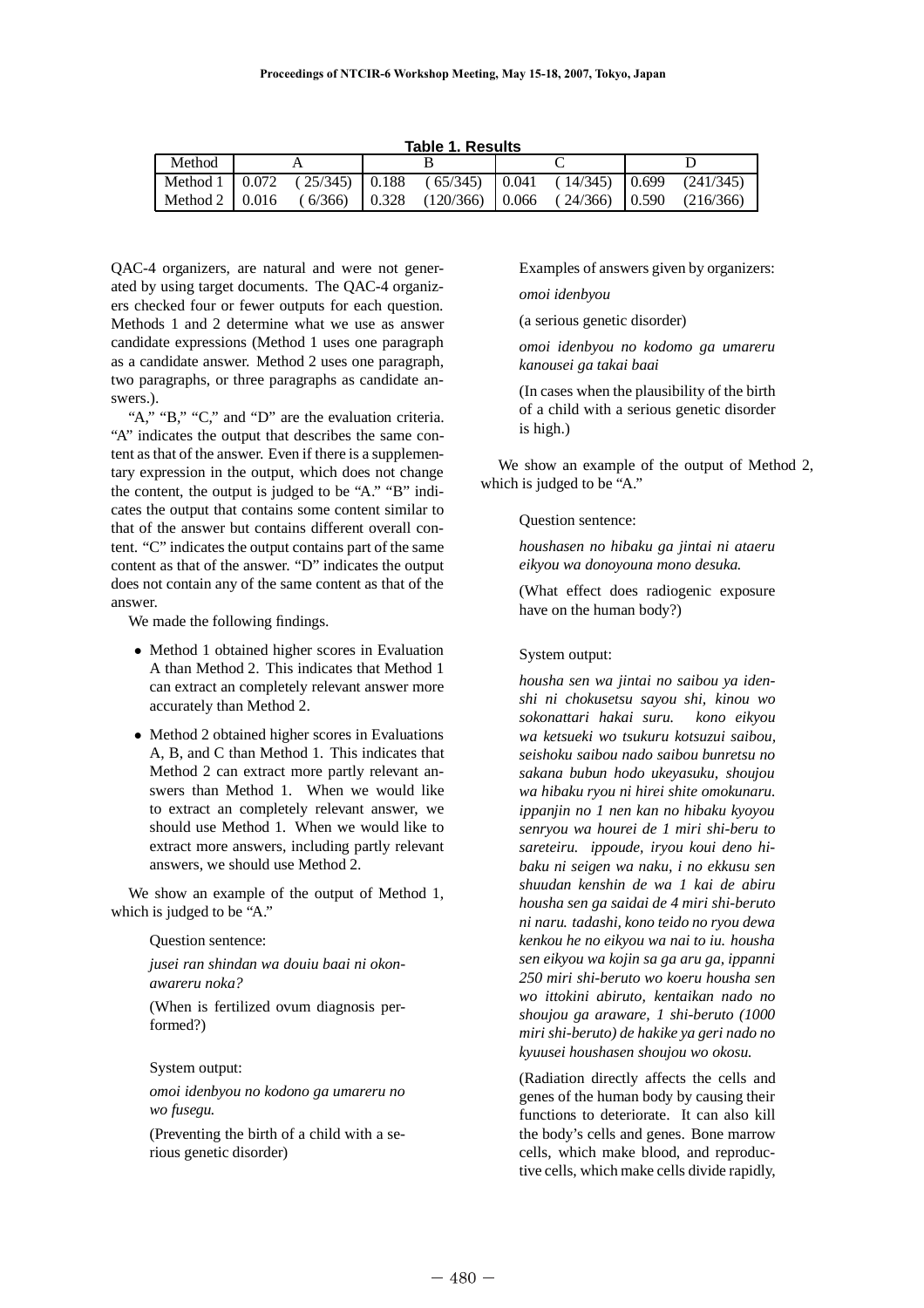are easily affected by radiation. The damage is proportional to the amount of exposure. The permissible radiogenic exposure for an ordinary person by law in Japan is 1 mSv per year. The same law does not regulate exposure during medical treatment. The exposure to radiation during a gastric group X-ray examination is at most 4 mSv. It is said this amount does not affect a person's health. Typically, exposure to more that 250 mSv of radiation at one time causes fatigue. Exposure to 1 Sv (1000 mSv) causes acute radiation syndrome, the symptoms of which are ailments such as nausea and diarrhea. It should be remembered that exposure to radiation affects individuals differently.)

Examples of answers given by organizers:

*datsuryoku kan wo okosu*

(developing weakness)

*geri nado wo okosu*

(having diarrhea)

*outo*

(vomiting)

## **5 Conclusion**

We constructed a system for answering non-factoid Japanese questions. An example of a non-factoid question is "Why are the people opposed to the Private Information Protection Law?" We used passage retrieval methods for the system. We extracted paragraphs based on terms from an input question and output them as the desired answer. We classified the non-factoid questions into six categories. We used a particular method for each category. For example, we increased the scores of paragraphs including the word "reason" for questions including the word "why." We performed experiments using the NTCIR-6 OAC-4 data collection and tested the effectiveness of our methods.

## **Acknowledgements**

We are grateful to all the organizers of NTCIR 6 who gave us a chance to participate in the NT-CIR 6 contest to examine and improve our questionanswering system. We greatly appreciate the kindness of all those who helped us.

## **References**

- [1] Y. Asada. Processing of definition type questions in a question answering system. *the master dissertation in Yokohama National University*, 2006. (in Japanese).
- [2] A. Berger, R. Caruana, D. Cohn, D. Freitag, and V. Mittal. Bridging the lexical chasm: Statistical approaches to answer-finding. In *Proceedings of the 23rd annual international ACM SIGIR conference on Research and development in information retrieval (SIGIR-2000)*, pages 192–199, 2000.
- [3] S. Blair-Goldensohn, K. R. McKeown, and A. H. Schlaikjer. A hybrid approach for qa track definitional questions. In *Proceedings of the 12th Text Retrieval Conference (TREC-2003)*, pages 185–192, 2003.
- [4] C. L. A. Clarke, G. V. Cormack, and T. R. Lynam. Exploiting redundancy in question answering. In *Proceedings of the 24th Annual International ACM SIGIR Conference on Research and Development in Information Retrieval*, 2001.
- [5] S. Dumis, M. Banko, E. Brill, J. Lin, and A. Ng. Web question answering: Is more always better? In *Proceedings of the 25th Annual International ACM SIGIR Conference on Research and Development in Information Retrieval*, 2002.
- [6] K.-S. Han, Y.-I. Song, S.-B. Kim, and H.-C. Rim. Phrase-based definitional question answering using definition terminology. In *Lecture Note in Computer Science 3689*, pages 246–259, 2005.
- [7] A. Ittycheriah, M. Franz, W.-J. Zhu, and A. Ratnaparkhi. IBM's Statistical Question Answering System. In *TREC-9 Proceedings*, 2001.
- [8] J. Kupiec. MURAX: A robust linguistic approach for question answering using an on-line encyclopedia. In *Proceedings of the Sixteenth Annual International ACM SIGIR Conference on Research and Development in Information Retrieval*, 1993.
- [9] H. Maehara, J. Fukumoto, and N. Kando. A be-based automated evaluation for question-answering system. *IEICE-WGNLC2005-109*, pages 19–24, 2006. (in Japnese).
- [10] B. Magnini, M. Negri, R. Prevete, and H. Tanev. Is it the right answer? Exploiting web redundancy for answer validation. In *Proceedings of the 41st Annual Meeting of the Association for Computational Linguistics*, 2002.
- [11] Y. Matsumoto, A. Kitauchi, T. Yamashita, Y. Hirano, H. Matsuda, and M. Asahara. Japanese morphological analysis system ChaSen version 2.0 manual 2nd edition. 1999.
- [12] D. Moldovan, M. Pasca, S. Harabagiu, and M. Surdeanu. Performance issues and error analysis in an open-domain question answering system. *ACM Transactions on Information Systems*, 21(2):133–154, 2003.
- [13] K. Morooka and J. Fukumoto. Answer extraction method for why-type question answering system. *IEICE-WGNLC2005-107*, pages 7–12, 2006. (in Japnese).
- [14] M. Murata, O. Ma, and H. Isahara. High performance information retrieval using many characteristics and many techniques. *Proceedings of the Third NTCIR Workshop (CLIR)*, 2002.